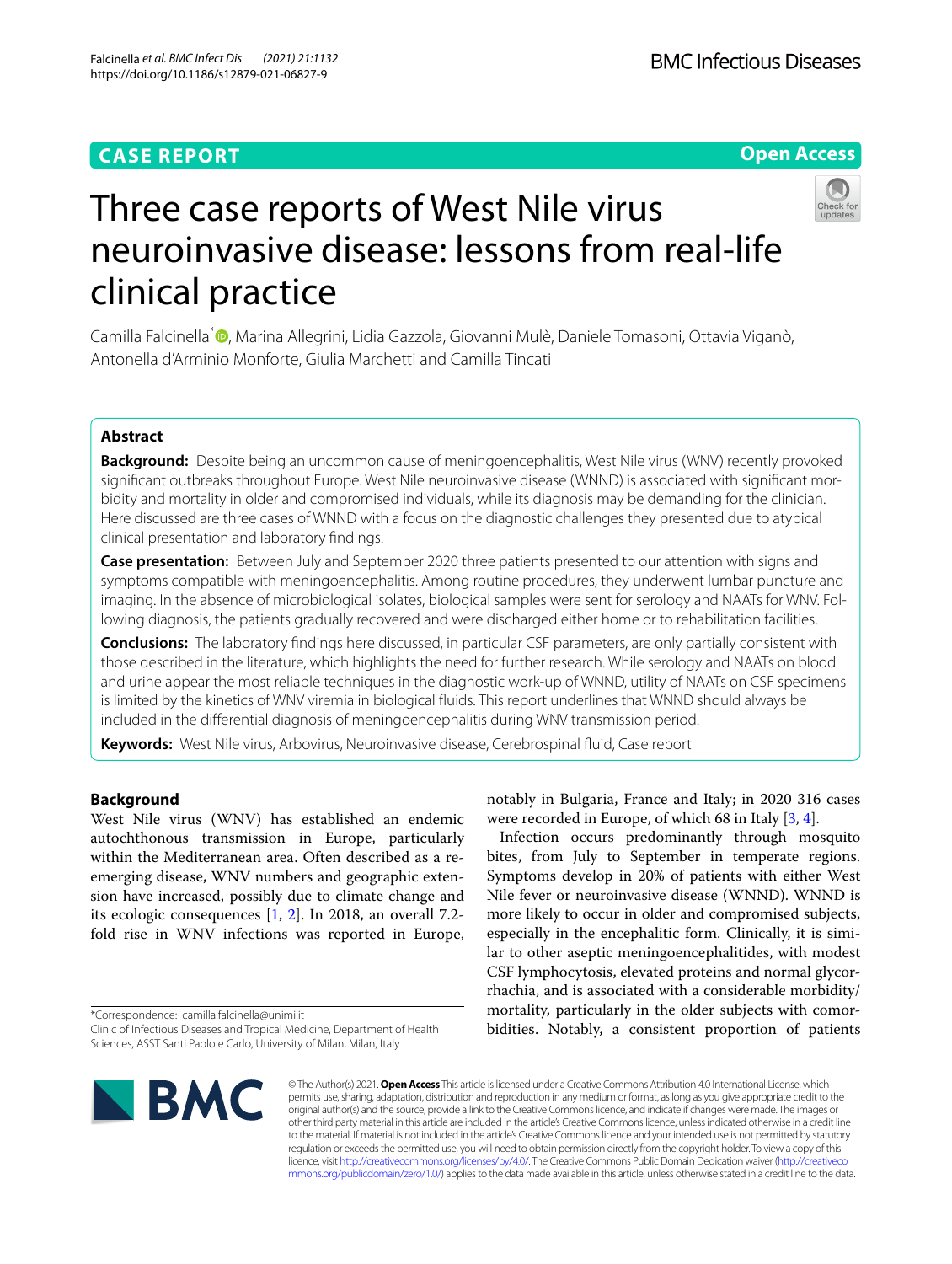complain of persistent long-term neurologic dysfunction, mainly within the cognitive domain [\[5](#page-5-4), [6\]](#page-5-5).

Here presented are three WNND cases managed at our department between July and September 2020. Their clinical presentation and laboratory fndings signifcantly difer from traditional descriptions, which highlights knowledge gaps in the clinical and diagnostic work-up of neuroinvasive WNV infection.

# **Case presentation**

#### **Patient#1**

A 68-year-old man presented to our institution at the end of July with a one-week history of fever with no apparent organ involvement except for a difuse skin rash, interpreted as allergic reaction to amoxicillin/clavulanate. His wife reported a few episodes of confusion in correspondence to fever. His past medical history was signifcant for anxiety, pituitary adenoma and prostatectomy for a carcinoma.

On examination the patient was alert, oriented, febrile and markedly asthenic, with fne crackles at the pulmonary bases, mild abdominal tenderness and a petechial rash involving the four extremities, more marked on the lower limbs, and no signs of meningeal irritation. Evaluation revealed neutrophilic leukocytosis, lymphopenia  $(970/mm<sup>3</sup>)$ , mildly elevated CRP  $(19 \text{ mg/L})$  and pulmonary fbrotic alterations on CT scan. A BGA showed hypoxemia and respiratory alkalosis. Empirical antibiotic therapy with ceftriaxone was started.

Over the following days he developed progressive psychomotor slowing, persisting fever and worsening abdominal tenderness. Laboratory testing showed neutrophilic leukocytosis (12,980/mm<sup>3</sup>) with a rise in CRP (101.8 mg/L). Acute abdominal causes were excluded, while general infectious workup returned negative. Our attention was thus drawn to the patient's worsening cognitive status, described as perfectly conserved just until hospital admission. Neurological examination revealed

ance to head passive mobilization in the absence of frank meningeal signs. He couldn't sit in the bed or walk autonomously and complained of headache and cervicalgia. Brain CT and MRI scan were negative, bilateral slow-wave activity on central-anterior leads was shown by EEG; a lumbar puncture was performed (Table [1](#page-1-0)). Empirical therapy with meropenem and acyclovir was prescribed.

On day 4, the patient's cognitive status and temperature started improving; microbiological tests and exfoliative cytology on CSF turned out negative. On day 8, WNV infection was diagnosed by positive serology (both IgG and IgM) as well as serum and urine PCR (2108 and 129,686 copies/mL, respectively), while frozen CSF tested negative (Table [2\)](#page-2-0).

Symptoms progressively resolved and his neurologic exam normalized, with the exception of mild cognitive dysfunction and frontal headache; he rapidly regained the ability to walk autonomously and was discharged on day 13.

#### **Patient#2**

In August, a 66-year-old man was evaluated for impaired consciousness and a 6-day history of headache, cervical pain, nausea and low-grade fever. His past medical history was unremarkable. He reported a stay on a lakeside locality about one month before. Since his retirement he used to do some outdoor gardening.

Routine work-up showed normal WBC and diferential count, negative CRP and no other alterations. Brain CT scan was negative, while his neurological examination showed slight weakness of the right upper limb in the absence of frank meningeal signs. CSF fndings are shown in Table [1.](#page-1-0) Empirical therapy with ampicillin, ceftriaxone and acyclovir was started. The following day the patient was afebrile, alert and oriented, with no neurologic abnormalities. CSF microscopic examination

<span id="page-1-0"></span>

|                                    | Tyler et al. 2006 [7]                       | Patient#1                      | Patient#2                         | Patient#3                    |
|------------------------------------|---------------------------------------------|--------------------------------|-----------------------------------|------------------------------|
| Macroscopic characteristics        | N/A                                         | Limpid                         | Limpid                            | Limpid, slight xanthochromia |
| RBC count [cells/mm <sup>3</sup> ] | 200 (M), 545 (E)                            | < 5                            | N/A                               | 1000                         |
| WBC count [cells/mm <sup>3</sup> ] | 226 (M), 227 (E)                            | 195                            | 66                                | 760                          |
| WBC subpopulation                  | 45% (M) and 37% (E) pre-<br>dominantly PMNs | Predominantly mono-<br>nuclear | Almost exclusively<br>mononuclear | <b>PMNs</b>                  |
| Proteins [mg/dL]                   | 76 (M), 101 (E)                             | 158                            | 59                                | 430                          |
| Glucose [mg/dL]                    | 65 (M), 71 (E)                              | 50                             | 61                                | 46                           |
| CSF/serum glucose ratio            | N/A                                         | 0.43                           | 0.55                              | 0.42                         |
|                                    |                                             |                                |                                   |                              |

*M* meningitis, *E* encephalitis, *PMNs* polymorphonuclear leukocytes, *N/A* not available, glycorrhachia: normal range 65–100 mg/dL, CSF/serum glucose ratio: normal range $>0.6$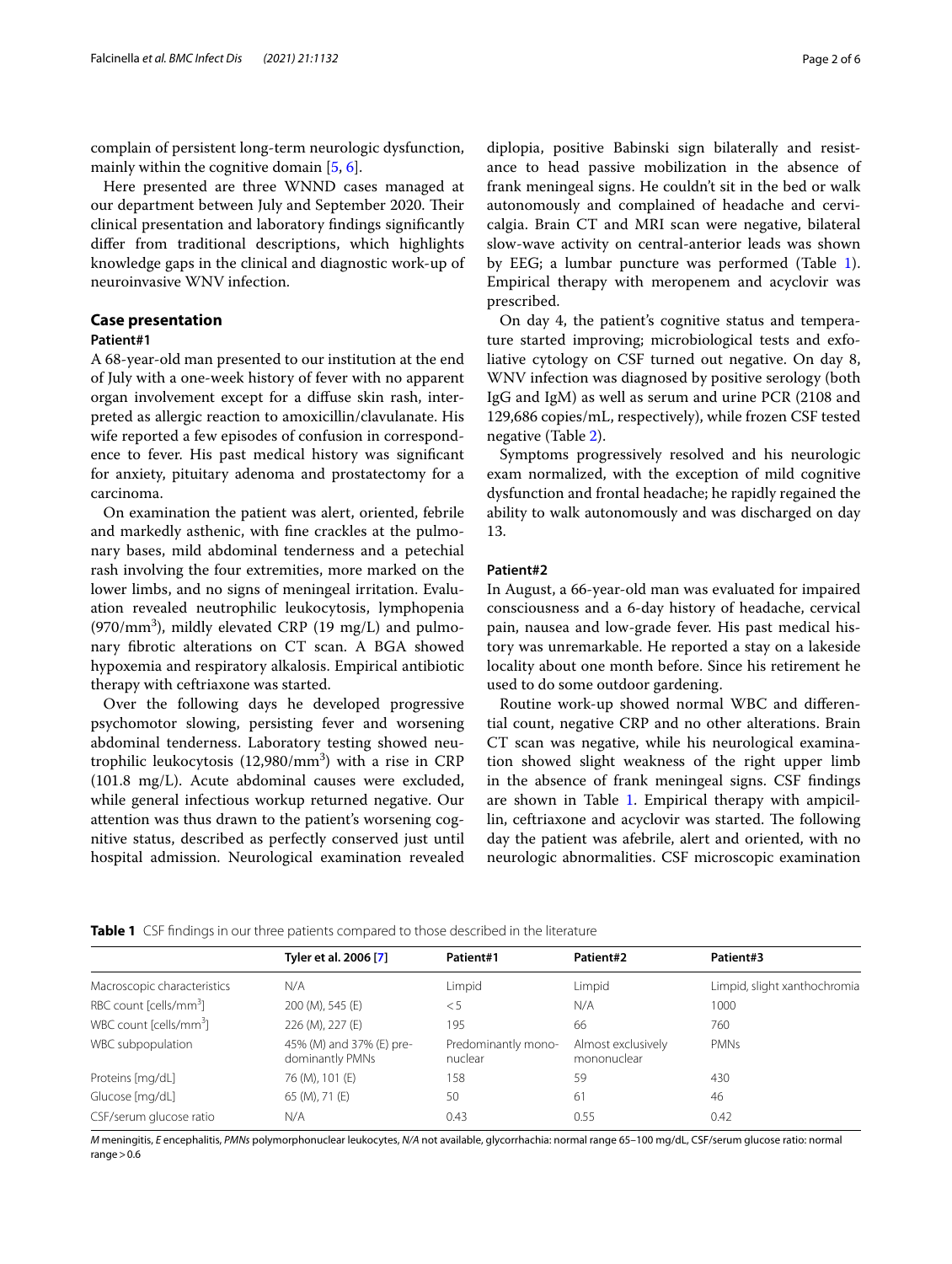<span id="page-2-0"></span>**Table 2** Diagnostic work-up in our three patients; here shown are the results of the single laboratory test and the time between symptom onset and sample collection

|                   |                                                            | Serum IgM Serum IgG PCR- | blood | $PCR$ —<br>urine | $PCR$ —<br><b>CSF</b> |
|-------------------|------------------------------------------------------------|--------------------------|-------|------------------|-----------------------|
|                   | Patient#1 +/12 days +/12 days +/12 days +/12 days -/8 days |                          |       |                  |                       |
|                   | Patient#2 +/10 days +/10 days +/10 days -/10 days -/5 days |                          |       |                  |                       |
|                   | Patient#3 $+/8$ days $-/8$ days $+/8$ days $+/8$ days N/A  |                          |       |                  |                       |
| N/A not available |                                                            |                          |       |                  |                       |

resulted negative, as did PCR for all the major bacterial and viral pathogens. On EEG no alterations were found except for a minimal excess of slow-wave activity on temporal leads bilaterally. Brain MRI and routine infectious work-up were negative.

On day 7 of hospitalization diagnosis of WNND was made by positive blood PCR (552 copies/mL). WNV serology was positive for IgM and IgG, while PCR on frozen CSF and urine was negative (Table [2\)](#page-2-0).

Two days later he was discharged, asymptomatic except for mild psychomotor slowing.

#### **Patient#3**

In September, an 85-year-old woman was admitted for a 4-day history of fever and dysuria with a previous diagnosis of lower limb thrombophlebitis, treated at home with azithromycin and low-molecular-weight heparin. Her daughter described the development of a rash after

<span id="page-2-1"></span>sequences. Motion artifacts are present

On a frst evaluation she was afebrile, eupneic but hypoxic in ambient air, with no evident abnormalities on physical examination except for slight bilateral lower limb edema. Shortly after, the patient became agitated, hyperpyretic and oliguric; abdominal tenderness was detected. Initial workup revealed a normal WBC count with slight neutrophilia, CRP elevation and increased D-dimer (943 ng/mL). Pulmonary embolism and pneumonia were excluded by a contrast-enhanced CT scan. In the emergency department her conditions deteriorated with persistence of high-grade fever and worsening mental status. Neurologic exam revealed nuchal rigidity with cervical pain upon fexion, difuse tremors on the four limbs, poorly comprehensible speech and impaired execution of simple tasks, in the absence of focal neurologic signs. Increased CRP (68.3 mg/L) and neutrophilic leukocytosis were shown. A lumbar puncture was performed with subsequent CSF examination (Table [1\)](#page-1-0). Treatment with vancomycin, meropenem and antiepileptic medications was prescribed. Meanwhile, all microbiological studies on blood, urine and CSF resulted negative. On reappraisal a focal vision defect was noticed and further investigations were performed: on EEG bilateral slow-wave alterations were recorded on central-anterior leads, while brain MRI revealed

**Fig. 1** Patient#3's brain MRI performed at 16 days from symptoms onset, showing lobar white matter hyperintensities (black arrows) on T2-FLAIR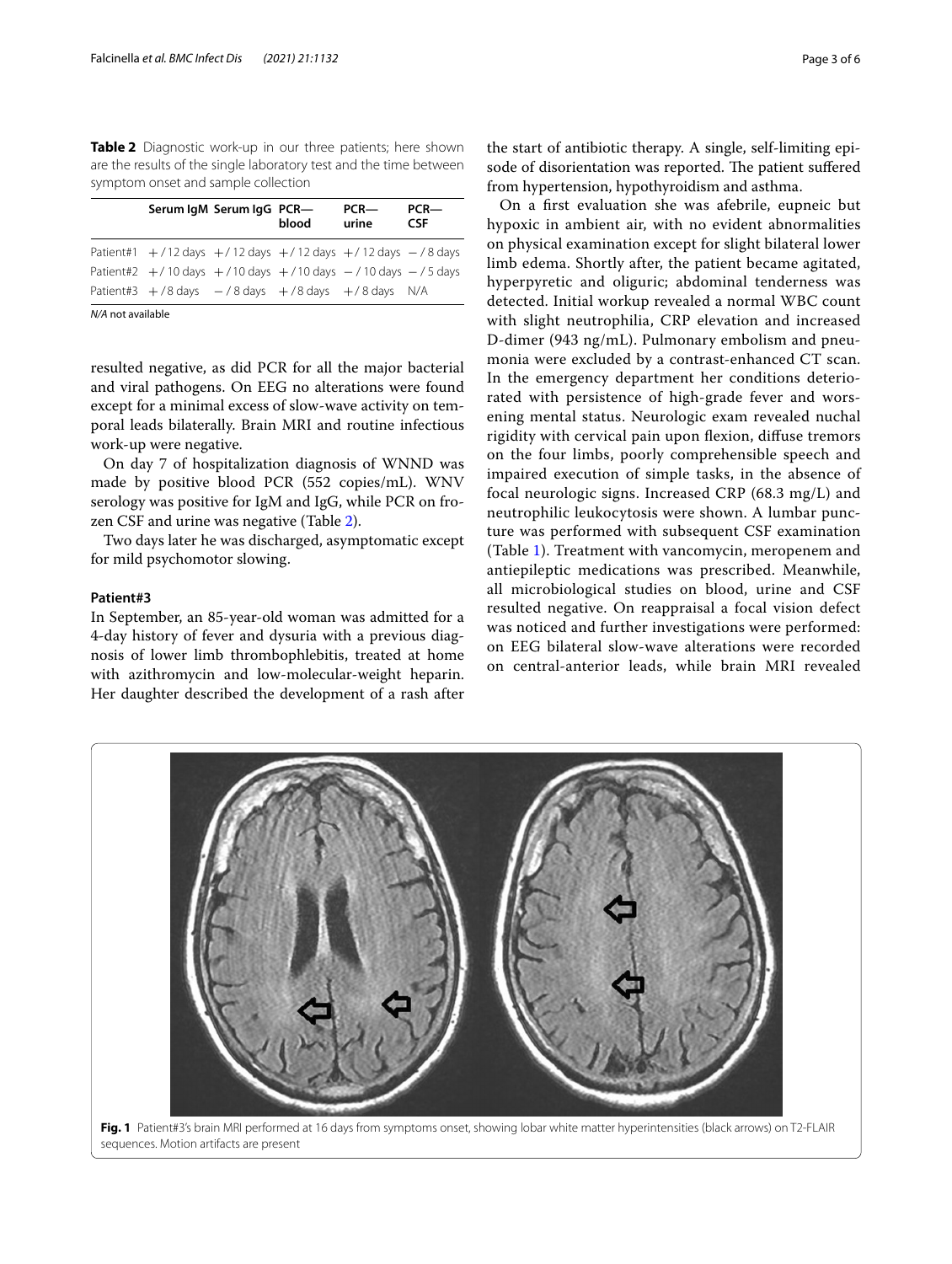|                              | Table 3 Main clinical, laboratory and instrumental findings regarding the three cases here described |                                                                                                         |                                                                                                           |                                                                    |                                                                          |                                                                                                                                |                                                                                                                 |
|------------------------------|------------------------------------------------------------------------------------------------------|---------------------------------------------------------------------------------------------------------|-----------------------------------------------------------------------------------------------------------|--------------------------------------------------------------------|--------------------------------------------------------------------------|--------------------------------------------------------------------------------------------------------------------------------|-----------------------------------------------------------------------------------------------------------------|
|                              | Symptoms                                                                                             | Neurological exam                                                                                       | CSF finding                                                                                               | <b>MRI findings</b>                                                | EEG findings                                                             | Management                                                                                                                     | Outcome                                                                                                         |
| Caucasian<br>68 yo<br>Vlale  | Patient#1 Fever, confusion, skin<br>rash                                                             | Diplopia, bilateral posi-<br>tive Babinski sign, resist-<br>ance to head passive<br>mobilization        | Mononuclear pleocyto- No abnormalities<br>sis, hyper-protidorrachia, reported<br>hypo-glycorrachia        |                                                                    | activity on central-ante-<br>Bilateral slow-wave<br>rior leads           | sion of empiric ABT on<br>diagnosis confirmation                                                                               | Supportive care; suspen- Mild cognitive impairment<br>followed by complete<br>recovery; no relapses<br>reported |
| aucasian.<br>66 yo<br>Male   | Patient#2 Headache, cervical pain, Slight right upper limb<br>nausea, low-grade fever                | weakness                                                                                                | tosis, slightly increased<br>proteins, hypo-glycor-<br>Mononuclear pleocy-<br>rachia                      | No abnormalities<br>reported                                       | slow-wave activity on<br>Minimal bilateral<br>temporal leads             | diagnosis confirmation<br>sion of empiric ABT on                                                                               | Supportive care; suspen- Mild cognitive impairment<br>followed by complete<br>recovery; no relapses<br>reported |
| Caucasian<br>Female<br>85 yo | Patient#3 Fever, dysuria, skin rash,<br>disorientation                                               | impaired task execution,<br>tremors, slurred speech,<br>Nuchal rigidity, diffuse<br>focal vision defect | protidorrachia, hypo-<br>Increased RBC count,<br>polymorphonuclear<br>pleocytosis, hyper-<br>glycorrachia | T2-weighted sequences<br>hyperintensities on<br>Lobar white matter | ations were recorded on sion of empiric ABT on<br>central-anterior leads | bilateral slow-wave alter-Supportive care; suspen-Significant motor/cogni-<br>diagnosis confirmation;<br>antiepileptic therapy | tive impairment followed<br>by gradual recovery; no<br>relapses reported                                        |
|                              | ABT antibiotic therapy; RBC red blood cell                                                           |                                                                                                         |                                                                                                           |                                                                    |                                                                          |                                                                                                                                |                                                                                                                 |

| i                              |                                                                                                                                                                                                                                                     |               |
|--------------------------------|-----------------------------------------------------------------------------------------------------------------------------------------------------------------------------------------------------------------------------------------------------|---------------|
|                                |                                                                                                                                                                                                                                                     |               |
|                                |                                                                                                                                                                                                                                                     |               |
|                                |                                                                                                                                                                                                                                                     |               |
|                                |                                                                                                                                                                                                                                                     |               |
|                                |                                                                                                                                                                                                                                                     |               |
|                                |                                                                                                                                                                                                                                                     |               |
|                                |                                                                                                                                                                                                                                                     |               |
|                                | - בתוכנית באלי של המונה מה במה המונה ביו במה המונה ביו לא המונה לא המונה לא המונה להוריק ביו לא המונה להוריק ל<br>ביו לא המונה המונה לא המונה לא המונה להוריק להוריק להוריק ביו להוריק להוריק ביו להוריק ביו להוריק ביו להוריק<br>hran casa hara di |               |
|                                |                                                                                                                                                                                                                                                     |               |
|                                |                                                                                                                                                                                                                                                     |               |
| 14 A + A + A + L               |                                                                                                                                                                                                                                                     |               |
|                                |                                                                                                                                                                                                                                                     |               |
| ミミイ                            |                                                                                                                                                                                                                                                     |               |
|                                |                                                                                                                                                                                                                                                     |               |
|                                | ומת רפו                                                                                                                                                                                                                                             | このリーのアミ       |
|                                |                                                                                                                                                                                                                                                     |               |
|                                |                                                                                                                                                                                                                                                     |               |
| $-10$                          |                                                                                                                                                                                                                                                     | $\frac{5}{1}$ |
|                                |                                                                                                                                                                                                                                                     |               |
|                                |                                                                                                                                                                                                                                                     |               |
| י הוא הידי ומח הוא             |                                                                                                                                                                                                                                                     |               |
|                                |                                                                                                                                                                                                                                                     |               |
|                                |                                                                                                                                                                                                                                                     |               |
|                                |                                                                                                                                                                                                                                                     |               |
|                                | wy and monitoring                                                                                                                                                                                                                                   |               |
|                                |                                                                                                                                                                                                                                                     |               |
|                                |                                                                                                                                                                                                                                                     |               |
|                                |                                                                                                                                                                                                                                                     |               |
|                                |                                                                                                                                                                                                                                                     |               |
|                                |                                                                                                                                                                                                                                                     |               |
|                                |                                                                                                                                                                                                                                                     |               |
| ble 3 Main dinical, laboratory |                                                                                                                                                                                                                                                     |               |
|                                |                                                                                                                                                                                                                                                     |               |
|                                |                                                                                                                                                                                                                                                     |               |
|                                |                                                                                                                                                                                                                                                     |               |
|                                |                                                                                                                                                                                                                                                     |               |
|                                |                                                                                                                                                                                                                                                     |               |

<span id="page-3-0"></span>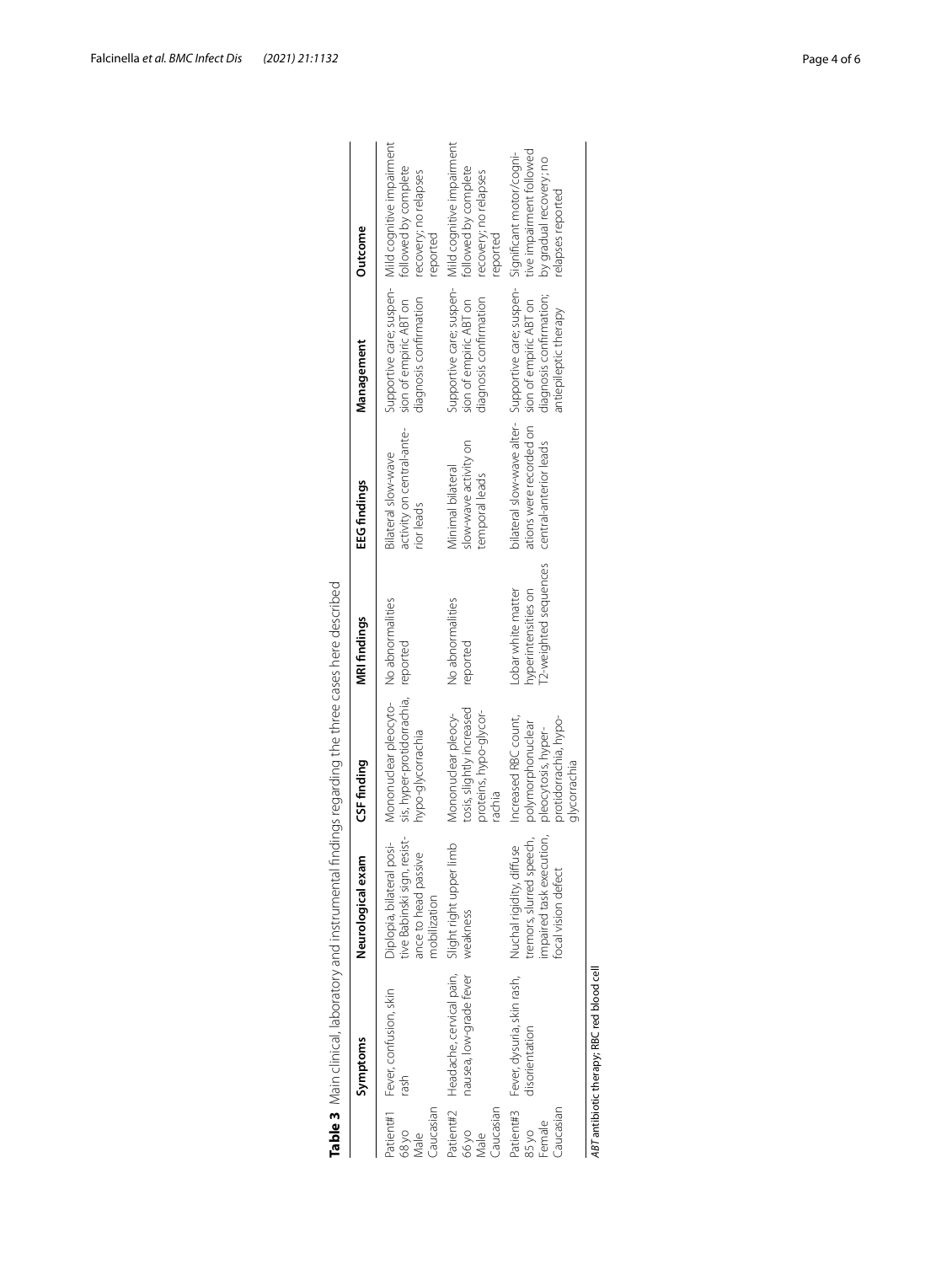irregular, non-specifc lobar white matter hyperintensities on T2-weighted sequences (Fig. [1\)](#page-2-1).

After an initial worsening of the patient's conditions with development of a comatose state and persistence of involuntary movements, her level of consciousness started improving, albeit residual impairment of cognitive and motor functions.

On the 12th day of hospitalization, PCR for WNV tested positive on blood and urine (4171 and 8,989,833 copies/mL, respectively), while serology was positive only for IgM (Table [2\)](#page-2-0). No CSF samples were available for examination. On day 19, she was transferred to a rehabilitation facility.

### **Discussion and conclusions**

We describe three WNND cases in unrelated patients all living in the southern section of Milan metropolitan area, two of which in close proximity to the Naviglio Grande fuvial canal.

Clinical, laboratory and instrumental fndings are summarized in Table [3](#page-3-0).

From a clinical standpoint, the picture of neuroinvasive disease may be ill-defned. Patient#1 and #3 presented no early and overt signs and symptoms of meningoencephalitis, thus challenging the suspicion of WNND. Further, CSF fndings presented inter-subject variability and were only partially coherent with data on 250 patients with WNND (Table [1](#page-1-0)). Strikingly, while normal glycorrhachia is traditionally reported in WNND, we observed reduced glucose level in all patients, both as absolute value and CSF/serum glucose ratio. Albeit refecting disease severity and/or the small number of subjects, our result disputes the prognostic value of CSF fndings, which is currently debated [\[7](#page-5-6)]. Neutrophilic pleocytosis was detected in patient#3 who underwent lumbar puncture precociously, a fnding consistent with early polymorphonuclear infltrate followed by lymphocytic predominance [[5,](#page-5-4) [6](#page-5-5)].

Head CT scans were normal in all cases. MRI showed signal alterations only in patient#3 (Fig. [1](#page-2-1)), reflecting data on MRI positivity after several weeks after illness onset, and poorer prognosis in patients with MRI anomalies [[5,](#page-5-4) [8\]](#page-5-7). While thalamic, basal ganglia or internal capsule involvement is most commonly described, T2/FLAIR abnormalities within white matter structures, as in our third case report, have been reported by other case series [[9\]](#page-5-8). Signifcant residual cognitive impairment was present in all subjects upon discharge, highlighting that the long-term burden of disease may afect the quality of life and everyday functioning.

Two subjects displayed cutaneous manifestations, interpreted as hypersensitivity reactions. WNV-related rash is more frequently observed in younger subjects

and thought to be protective against WNND [[10](#page-5-9)]. Our fndings suggest that skin rash in older subjects with WNND may be more frequent than reported and stimulate a reassessment of its prognostic signifcance in this context.

The etiologic diagnosis of WNND may also pose significant difficulties. Indeed, WNV-RNA was not retrieved in CSF samples (Table [2\)](#page-2-0), despite positive serology and blood PCR in all cases. Although inefficient WNV-RNA amplifcation cannot be excluded, our fndings confrm the limited sensitivity of virus isolation/NAATs given possible pathogen clearance by the time of illness onset [\[5](#page-5-4)]. Further, in accordance with reports showing detectable WNV-RNA at a higher load and for a longer time in the urine than in the blood, two patients tested positive for urine WNV PCR (Table [2](#page-2-0)), thus supporting the use of urine NAAT techniques in the diagnostic work-up of WNV  $[11–13]$  $[11–13]$  $[11–13]$ ).

In conclusion, WNV infection is a too often neglected but endemic disease in Europe, with periodic epidemic bursts that might become more and more frequent in the years to come. Through the present case reports, we mean to shed light on some little-known aspects of the infection, particularly on the discrepancies between real-life scenarios and traditional case descriptions found in the literature, which highlight the need for further research. Above all, this is a reminder for the clinician that a high level of suspicion should be maintained for the whole duration of WNV transmission period, irrespective of signs and symptoms at presentation.

#### **Abbreviations**

BGA: Blood gas analysis; CRP: C-reactive protein; CSF: Cerebrospinal fuid; CT: Computed tomography; EEG: Electroencephalogram; MRI: Magnetic resonance imaging; NAAT: Nucleic acid amplifcation test; PCR: Polymerase chain reaction; RNA: Ribonucleic acid; WNND: West Nile virus neuroinvasive disease; WNV: West Nile virus.

#### **Acknowledgements**

The authors would like to acknowledge the patients involved for their kind participation and all the staff of the Clinic of Infectious Diseases for their collaboration.

#### **Authors' contributions**

CF, CT and GM2 wrote the manuscript. CT, GM2 and AdM were involved in draft correction and editing. MA, LG, GM1, DT and OV were involved in the clinical management of patients and data collection. All authors have read and approved fnal manuscript.

#### **Funding**

No specifc funding was received for this work.

#### **Availability of data and materials**

The data that support the fndings of the current study are available from the corresponding author upon reasonable request.